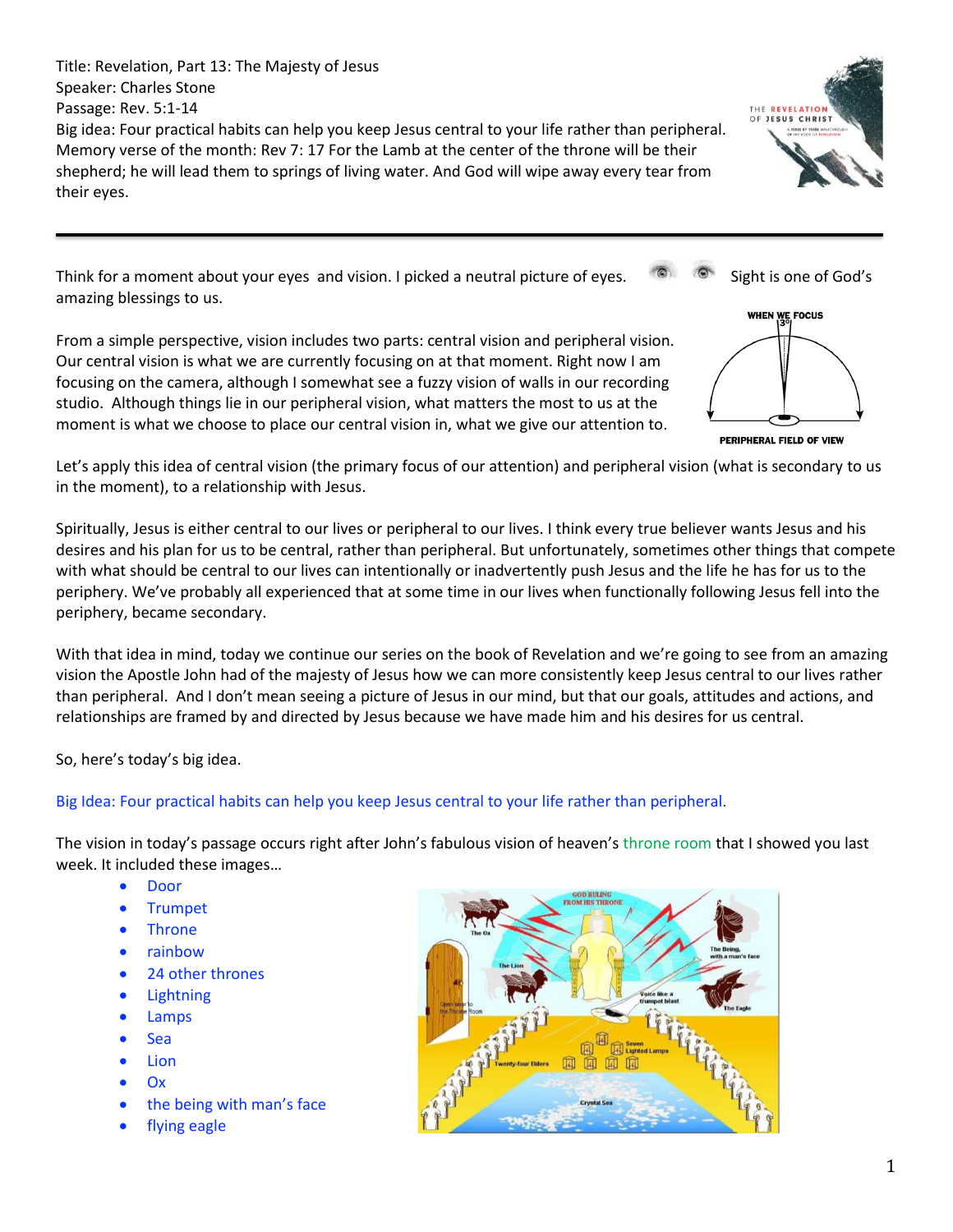This vision continues for a few chapters.

The passage today is Rev 5. 1-14. You can follow along as I read or you get your own bibles and follow along.

Last week in chapter 4 we saw that John's vision elevated the majesty of God the Father. In this chapter the vision elevates the majesty of God the Son, Jesus.

*Rev. 5:1 Then I saw in the right hand of him who sat on the throne a scroll with writing on both sides and sealed with seven seals. <sup>2</sup> And I saw a mighty angel proclaiming in a loud voice, "Who is worthy to break the seals and open the scroll?" <sup>3</sup> But no one in heaven or on earth or under the earth could open the scroll or even look inside it. <sup>4</sup> I wept and wept because no one was found who was worthy to open the scroll or look inside. <sup>5</sup> Then one of the elders said to me, "Do not weep! See, the Lion of the tribe of Judah, the Root of David, has triumphed. He is able to open the scroll and its seven seals."*

*<sup>6</sup> Then I saw a Lamb, looking as if it had been slain, standing in the center of the throne, encircled by the four living creatures and the elders. He had seven horns and seven eyes, which are the seven spirits of God sent out into all the earth. <sup>7</sup> He came and took the scroll from the right hand of him who sat on the throne. <sup>8</sup> And when he had taken it, the four living creatures and the twenty-four elders fell down before the Lamb. Each one had a harp and they were holding golden bowls full of incense, which are the prayers of the saints.*

*<sup>9</sup> And they sang a new song:* 

*"You are worthy to take the scroll and to open its seals, because you were slain, and with your blood you purchased men for God from every tribe and language and people and nation. <sup>10</sup> You have made them to be a kingdom and priests to serve our God, and they will reign on the earth."*

*<sup>11</sup>Then I looked and heard the voice of many angels, numbering thousands upon thousands, and ten thousand times ten thousand. They encircled the throne and the living creatures and the elders. <sup>12</sup> In a loud voice they sang:*

*"Worthy is the Lamb, who was slain, to receive power and wealth and wisdom and strength and honor and glory and praise!" <sup>13</sup> Then I heard every creature in heaven and on earth and under the earth and on the sea, and all that is in them, singing:*

*"To him who sits on the throne and to the Lamb be praise and honor and glory and power, for ever and ever!" <sup>14</sup> The four living creatures said, "Amen," and the elders fell down and worshiped.*

Wow, that is some vision, huh.

Before I unpack this vision, this is a good question to ask.

Why did God reveal these truths in Revelation through these unusual images and pictures?

# 1. To keep the meaning hidden to the oppressors*:*

*It was only natural that these apocalyptic visions should flame the more brightly in the minds of people living under tyranny and oppression. The more some [government] power held them down, the more they dreamed of the destruction of that power and of their own recognition and restoration. But it would only have worsened the situation if the oppressing power could have understood these dreams. Such writings would have seemed the works of rebellious revolutionaries. These books, therefore, [specifically Rev] were frequently written in code, deliberately couched in language which was unintelligible to the outsider;<sup>1</sup>*

<sup>1</sup> Barclay, W. (2004). *[The Revelation of John](https://ref.ly/logosres/ndsb87rev01?ref=Page.p+4&off=1268&ctx=nt+the+unpaintable.%0a~This+is+further+comp)* (3rd ed. fully rev. and updated, Vol. 1, pp. 4–5). Louisville, KY; London: Westminster John Knox Press.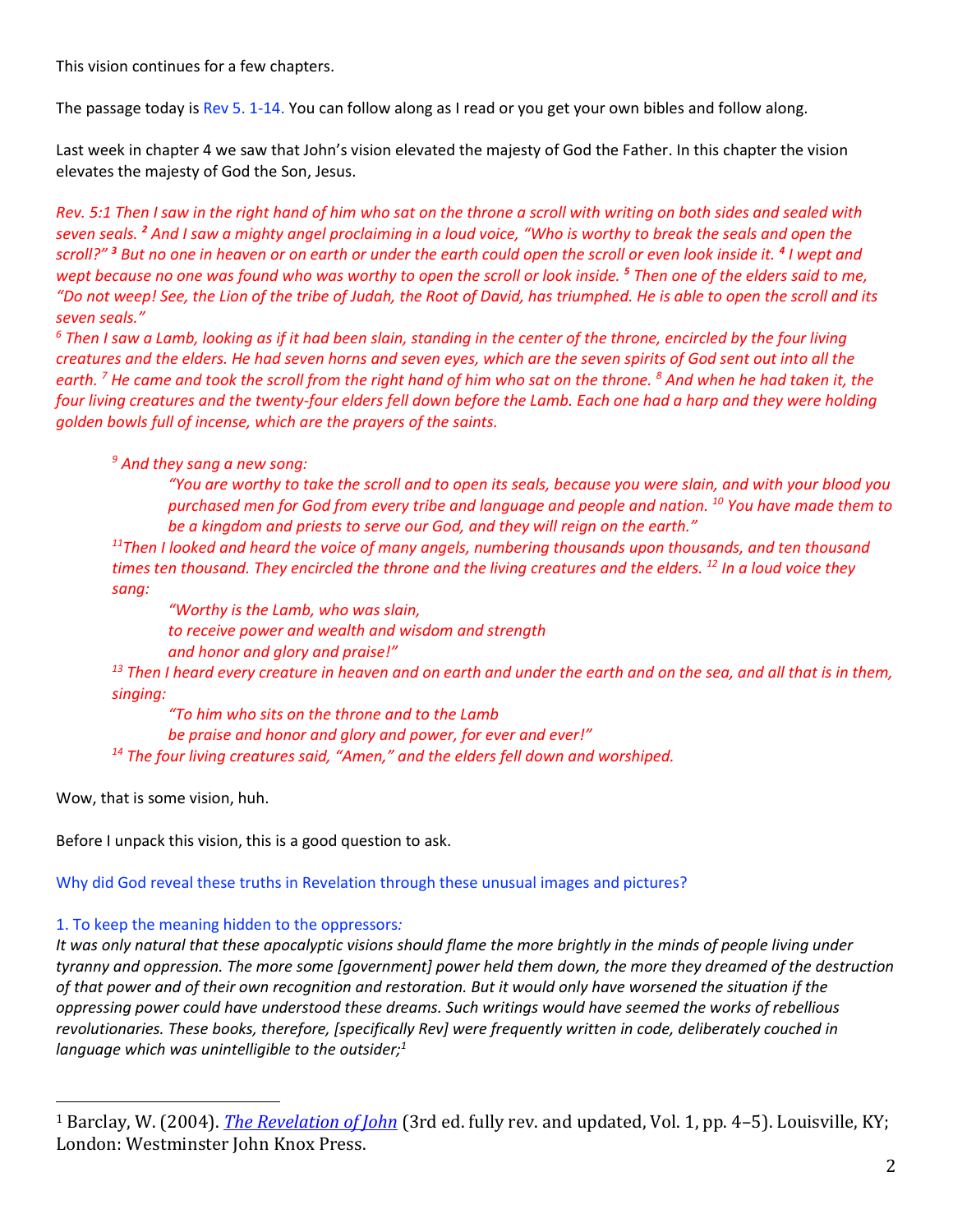Think about WWII a moment. It was won partially because of something called the Navajo code that the allies used to communicate to each other. In 1942, 29 Navajo men joined the U.S. Marines and developed the **code** that would be used across the Pacific during **World War II** Germany could not decipher it. These Navajo **Code** Talkers created an unbreakable **code**.

# 2. To deepen the faith of believers and further harden the hearts of the oppressors.

Jesus used parables this way. He used them to keep the spiritual attention of his believing listeners who otherwise might have missed his teaching and for the unbelievers, they further confirmed their hardened hearts since they did not understand them, though Jesus' teaching and Revelation also shocked some unbelievers into faith as they heard these stories and heard these visions read.

## 3. To illustrate similar events in different ways**:**

This point refers to the sequence of the events in Revelation. John recorded these images and events in the order that he received them in this dream but that does not necessarily imply that they occurred or will occur in that same order. Many good biblical scholars believe that the actual sequence of events as outlined in Revelation is not linear, but rather parallel visions in which God expresses the same truths in different ways.

Let's unpack the passage.

## Rev. 5:1 Then I saw in the right hand of him who sat on the throne a scroll with writing on both sides and sealed with seven seals.

There is a scroll with important truth about the future and how the end of history turns out, what becomes of followers of Jesus and rejectors of Jesus in the end times . Nobody has the authority to open and read the scroll, but one, Jesus. He has the authority and power to open and read this important scroll. And that one person is worthy of the adoration and praise of everything and everybody in the universe.

Scrolls were made of strips of dried papyrus plants that were glued together to make one of the writing materials in those days. The texture would be like brown paper bag. They could be as long as 10 meters. Revelation would probably be about 5 meters long based on how many columns and words they used per page. Usually they were only written on one side. This one had writing on both sides which meant there was a lot of material there.

The scroll was probably like a will and testament that contained God's redemptive plan that explains how God will bring history to a close, bring promised blessings to his followers, and judgment on those who rejected him, explaining how things are going to turn out, which Revelation does.

And it was sealed with 7 seals.

The seals were meant to hide what was in the scroll until they were broken. The rest of Revelation reveals the content of this scroll as the mystery of God unfolds as we approach the end of all history.

Biblical Scholar Randolph Richards helps us understand this. In the Roman Empire, wills (as in a Last Will and Testament) were officially registered and filed at the government office. This was too expensive and official for most people. There was another method (Gaius 2.147). A person invited the heir, the executor and (usually) five witnesses to attend. He dictated his will to a secretary. When the document was finished, it was rolled up. Each person attested that it was correct and official by wrapping a string around it, tying it, putting a drop of wax on his knot and then pressing his seal into the wax. Thus the will would have seven seals. $<sup>2</sup>$ </sup>

When it was time to make the inheritance official, the heir and the executor had to be there and a majority of the witnesses who would attest to their seal.

<sup>2</sup> https://randolphrichards.com/2016/07/21/a-scroll-with-seven-seals/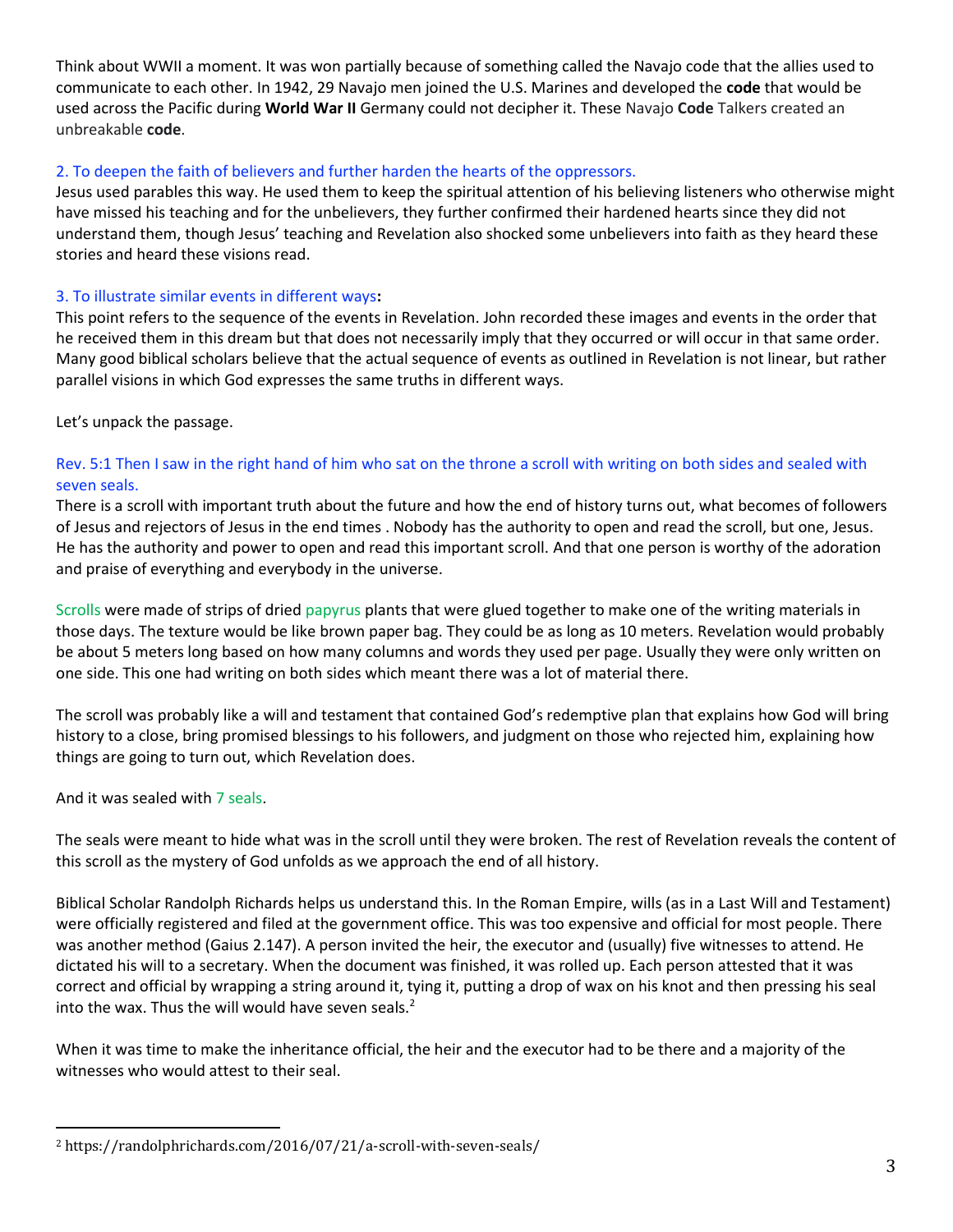This image implies that each seal, when broken, would allow the scroll to be unrolled to a point and the contents seen until the next seal was broken and more of the scroll could be seen and so on.

<sup>2</sup> And I saw a mighty angel proclaiming in a loud voice, "Who is worthy to break the seals and open the scroll?" This *mighty* angel shouts out a challenge for anyone who is worthy to come and open the seals.

**<sup>3</sup> But no one in heaven or on earth or under the earth could open the scroll or even look inside it.**  It was as if silence came over heaven. A great celestial pause. Would someone step forward.

No takers because someone worthy enough to open this important document would have to have the rank and character and moral qualities to approach the throne of God, for God is holding this scroll. It would require someone beyond a created being

The point is that no one was worthy, had the credentials, past, present, future, from any location anywhere: not a prophet of old, not a saint on earth, not a Eienstein like genius, not some great world leader, not a godly person from the past, not even an angel.

This affected John. Remember John had been promised in this dream that he would see the future and how things turned out. But now with no one to open up this scroll that revealed the future, would he not see what is yet to come as he had been promised? Or even worse, would God's purposes not be worked out? Will evil not be brought to an end? Would there be no protection for believers in the end times? No judgment upon a persecuting world? No ultimate triumph for believers? No new heaven and earth? No future inheritance.

This is what happened.

**4 I wept and wept because no one was found who was worthy to open the scroll or look inside**. He was broken hearted. Had God's plan been put on hold because there was no one to take this scroll as an agent of God to unfold the end times, the final judgement, and restoration of a new heaven and a new earth?

# **<sup>5</sup> Then one of the elders said to me, "Do not weep! See, the Lion of the tribe of Judah, the Root of David, has triumphed. He is able to open the scroll and its seven seals."**

One of these elders that represents the church encourages John that there is one able.

He uses the past tense in describing the triumph of this person who is Jesus. The triumph over death and hell has already occurred when Jesus died and rose from the dead. All the final events leading up to the ultimate banishment of evil and satan is what Revelation explains.

Jesus is the Heir and the Executor of the will. More than that, he is all five witnesses (remember how wills with multiple seals required that a majority had to be present for the will to be read).

We see two names of Jesus. A lion is one of them. A lion is an emblem of Jesus' kingly authority and power.

The root of David connects Jesus directly with David who was the great king of Israel. Jesus was of David's lineage.

These titles of Jesus show us that Jesus has triumphed over evil by the major weapon, the cross, and because of that he can open this scroll. Revelation really describes Jesus' mopping up operation after the victory was initially won on the cross.

But then the image of Jesus changes.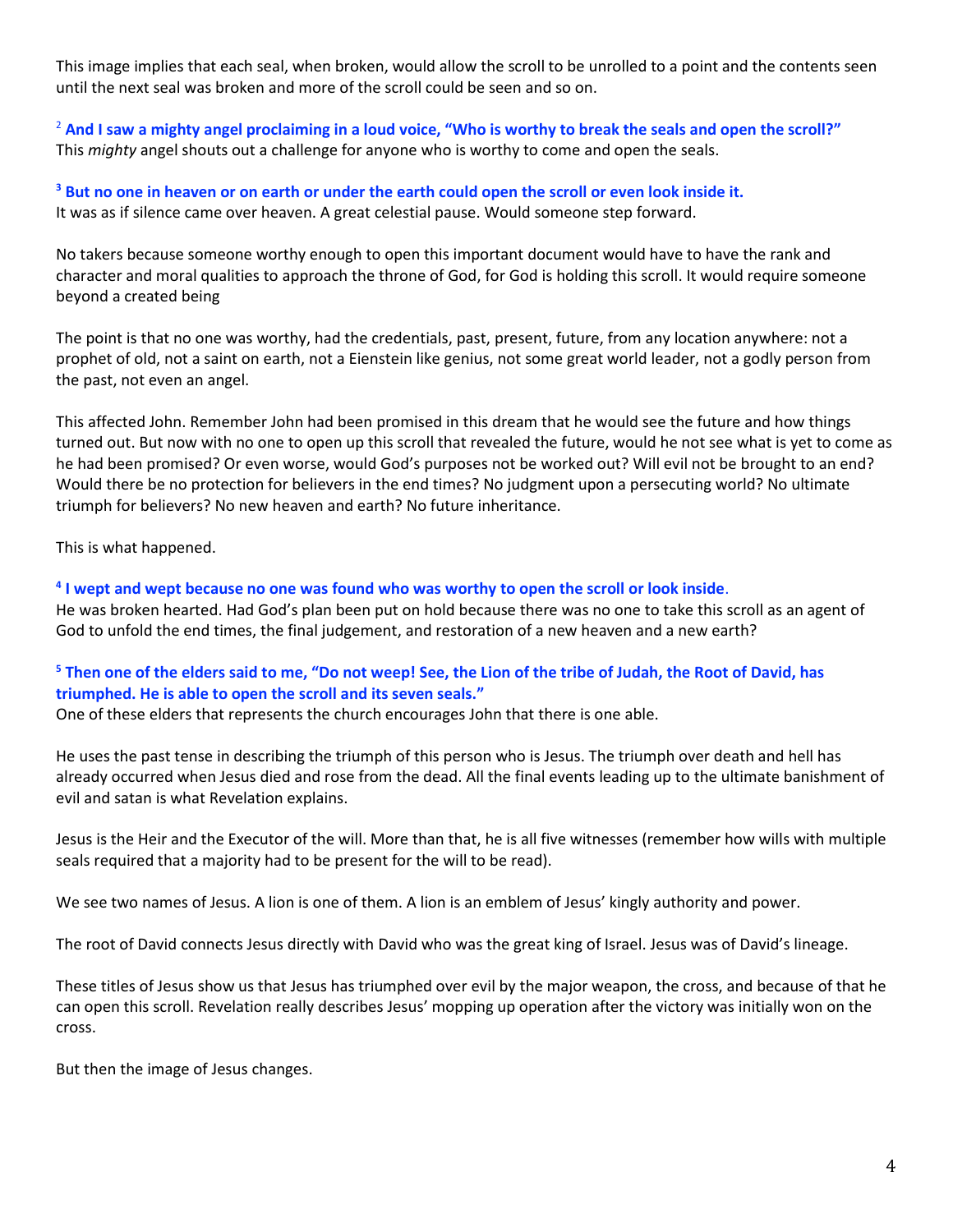#### **6 Then I saw a Lamb, looking as if it had been slain,**

This use of the word lamb is so prominent in Revelation that the word appears 29 times in the book and only once in the rest of the NT. It means a gentle, humble lamb.

In the OT sacrifice, the lamb was the typical sacrificial victim.

*As though slain* means that he bore the marks of death but is very much alive now. Jesus triumphed over death and is at the center of heaven's adoration.

Not only is Jesus seen as the lion, one with all power, but an innocent, perfect lamb who by his sacrifice has paid for all the sins of the world.

So sometimes we see in popular literature the image of the lion and lamb together.

In this image the lamb was also described in this way.

#### **He had seven horns and seven eyes,**

Horns symbolize Jesus strength and eyes symbolize his all-pervading intelligence. Jesus who bears the marks of death yet also bears the signs of divine omnipotence and divine omniscience.

# **<sup>7</sup> He came and took the scroll from the right hand of him who sat on the throne. <sup>8</sup> And when he had taken it, the four living creatures and the twenty-four elders fell down before the Lamb.**

Jesus hasn't yet opened the seals, but they anticipate its opening so they burst into praise.

The lamb, Jesus, did not bow down in worship of God the Father which reminds us that Jesus is as much God as God the father is.

And to reinforce the truth that Jesus is fully God, worship to any other thing or being other than God would be idolatry. Here Jesus is worshipped because He is fully God.

#### **Each one had a harp and they were holding golden bowls full of incense, which are the prayers of the saints.**  Harps were often used in worship in the OT. And the Jewish person understood this "golden bowls of incense" image. In early Judaism, before they had the temple, they had a portable temple called the Tabernacle.

In these visions, John uses some of the illusions to what was in the tabernacle.

This is one of them. An altar was placed right in front of this curtain that separated the rest of the tabernacle from the most holy place where God was seen to dwell.

And on top of this altar, called the altar of incense, were these golden bowls that were filled with incense and used in their worship and seen here as representing our prayers.

#### **<sup>9</sup> And they sang a new song:**

Three different times the vision is about singing. This is the first one. There is a lot of singing going on here. This is the basis for this first song.

#### **"You are worthy to take the scroll and to open its seals,**

"You are worthy" refers to the qualifications of this person, Jesus, who alone has won the right to take the scroll and open its seals. His worthiness for this task is because of this.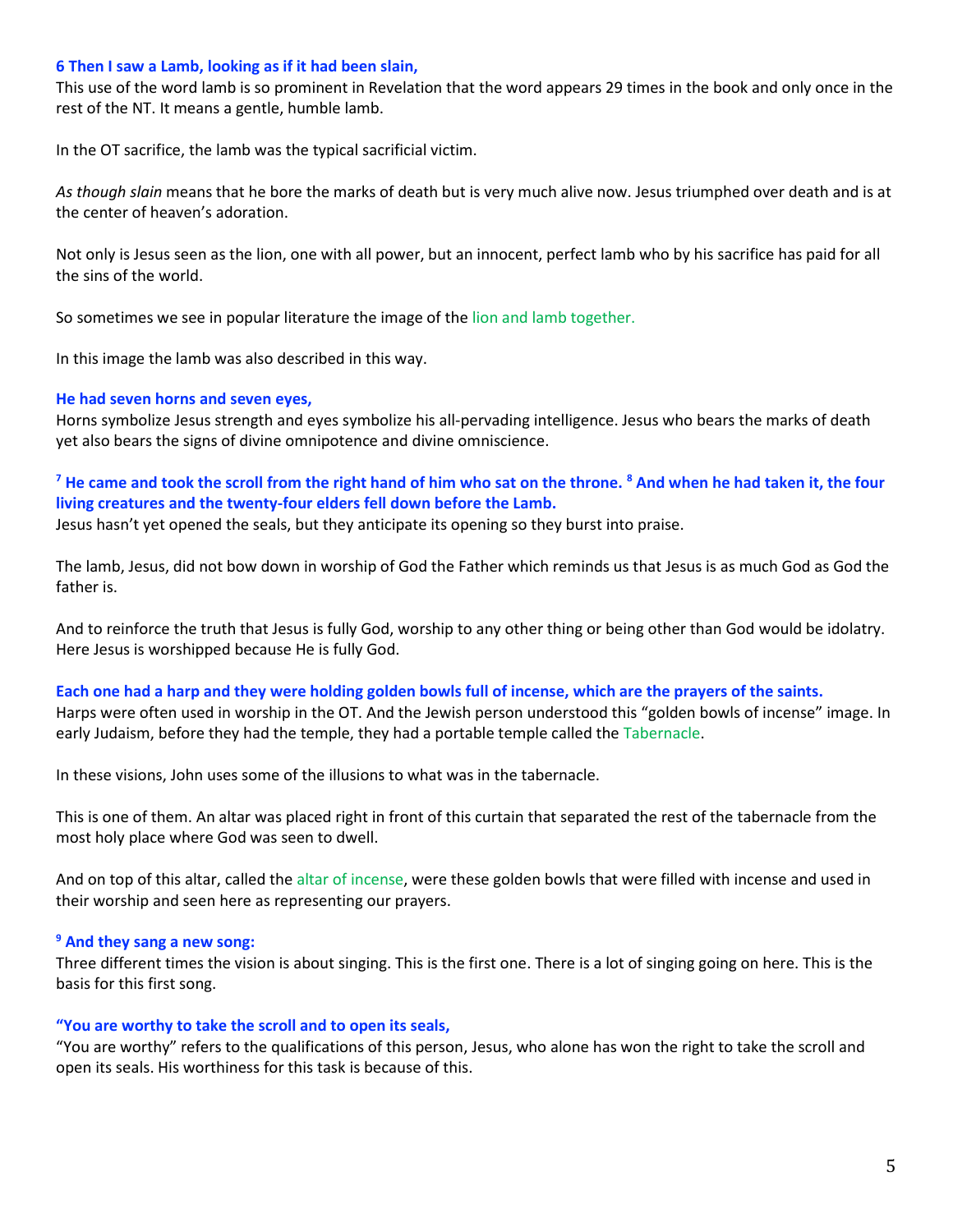## **because you were slain, and with your blood you purchased men for God from every tribe and language and people and nation.**

This right was won by his loving sacrifice on the cross. This universally offered redemption to anyone who repents and places their faith in Jesus occurs 7 times in Rev.

Then a bunch of angels, too many to count, sang another song about how worthy Jesus was.

John is probably thinking, wow, this is as good as it gets. But no, the choir expands to include all of creation, a third time they sung. All creation gathers around with anticipation awaiting the disclosure of this great mystery in this scroll and they sing.

**"To him who sits on the throne and to the Lamb be praise and honor and glory and power, for ever and ever!"** An amazing vision about the majesty and centrality of Jesus. So the question for us is how do we keep Jesus central?

Let's go back to our big idea.

Big Idea: Four practical habits can help you keep Jesus central to your life rather than peripheral.

I'm going to show you four images that represent these four habits, and see if you can come up with what each means.

Habit 1: Persist in prayer: because prayer pleases God. And he hears our petitions (bowls).



Remember the golden bowls filled with incense - the image is that God cherishes our prayers, he stores them up, they are pleasing to him as incense was seen as pleasing to him in the OT worship.

These prayers include the prayers of the martyrs reminding us that God will render justice, that he will vindicate those who have been persecuted because of their faith in

Jesus. It also includes our prayers that God considers so precious,

King David wrote….

#### *Ps 141:*2 *May my prayer be set before you like incense;*

When we pray it brings Jesus back onto center stage, back into our central vision.

Habit 2: Serve selflessly: God created us to serve him.



#### $10$  You have made them to be a kingdom and priests to serve our God, and they will reign on the earth."

In the OT only priests could approach God, go into the places in the temple that were most holy. If you were an ordinary person, you could only go so far. Now, because of Jesus' work, we can. In a sense we are all priests in that we have direct access to God. And priests served God in the temple.

## *Eph 2.10 For we are God's workmanship, created in Christ Jesus to do good works, which God prepared in advance for us to do.*

One of the big unknowns we will face in a post-covid world is how many former church goers who served faithfully precovid will quit serving in or outside the church. Will some quit because they are out of habit, or because they've filled up their schedule with other activities, or because they just don't see the importance of serving.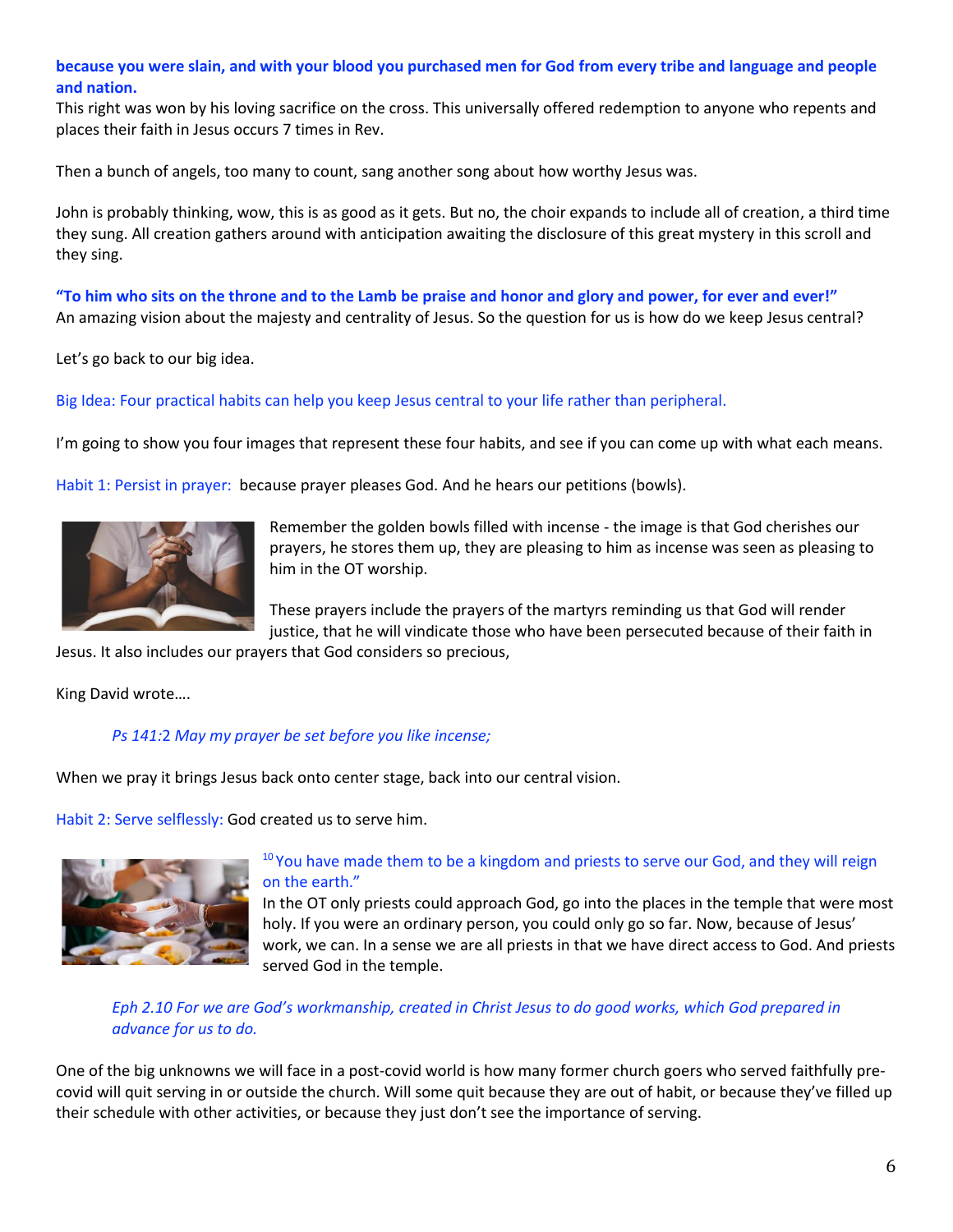If you are a follower of Jesus, he expects you to serve him out gratefulness for what he has done. I hope you won't be one of those drop outs. But that when you are ready, you again serve Christ and His Church.

So, when you serve, you put Jesus front and center, in your central vision.

Habit 3: Make music in your heart. Put a song in your heart.



As these elders and heavenly creatures and angles and all the other created beings beheld Jesus they worshipped and in this vision, they sung. You may be a really bad singer, but when you have a song in your heart about Jesus it will lift up your soul. Listen to uplifting music. Make up songs of praise. Sing the scripture. Sing when we come together. Email Corey Brown, our worship leader, for some ideas.

Note the common experience in all three times singing happened, it was corporate.

In all three times when a new phase of worship happened there was a corporate sense, not a solo, loner sense. Yes, we do worship Jesus on a day by day basis when no one is around. But, the example here is doing it with others. That's when we come together. .

The psalmist prophetically writes about this new song.

*Psa. 96:1 Sing to the LORD a new song; sing to the LORD, all the earth. 2 Sing to the LORD, praise his name; proclaim his salvation day after day. <sup>3</sup> Declare his glory among the nations, his marvelous deeds among all peoples.*

So, when you make music in your heart about Jesus, you put Jesus front and center, in your central vision.

This next one I added because of the current cultural climate in North America.

#### Habit 4: Reject racism.



John wrote of this universal offer of redemption to everyone who believes when he wrote. **with your blood you purchased men for God from every tribe and language and people and nation.**

Racism and Christianity are antithetical.

In biblical days racial prejudice was very prevalent (Jews and Greeks and Christians and Samaritans and rich and the poor often were not so friendly toward each other). It seems that racism is rearing its ugly head today. Yet, God affirms diverse people groups with different languages and tongues and ethnicities. We see His creativity in the uniqueness' of different people groups and races.

That's one of the beautiful things about WP: we are so ethnically diverse, 4 different language congregations, over 50 different nations represented in our church, yet unified in Christ.

Redemption is universally offered. God has made this universal offer of grace because of Jesus' death and resurrection, to every person, no matter their skin color, language, ethnicity, or race. In Christ, believers are one in Him, and at the same time we recognize, respect, and honor each of our unique and different God designed qualities.